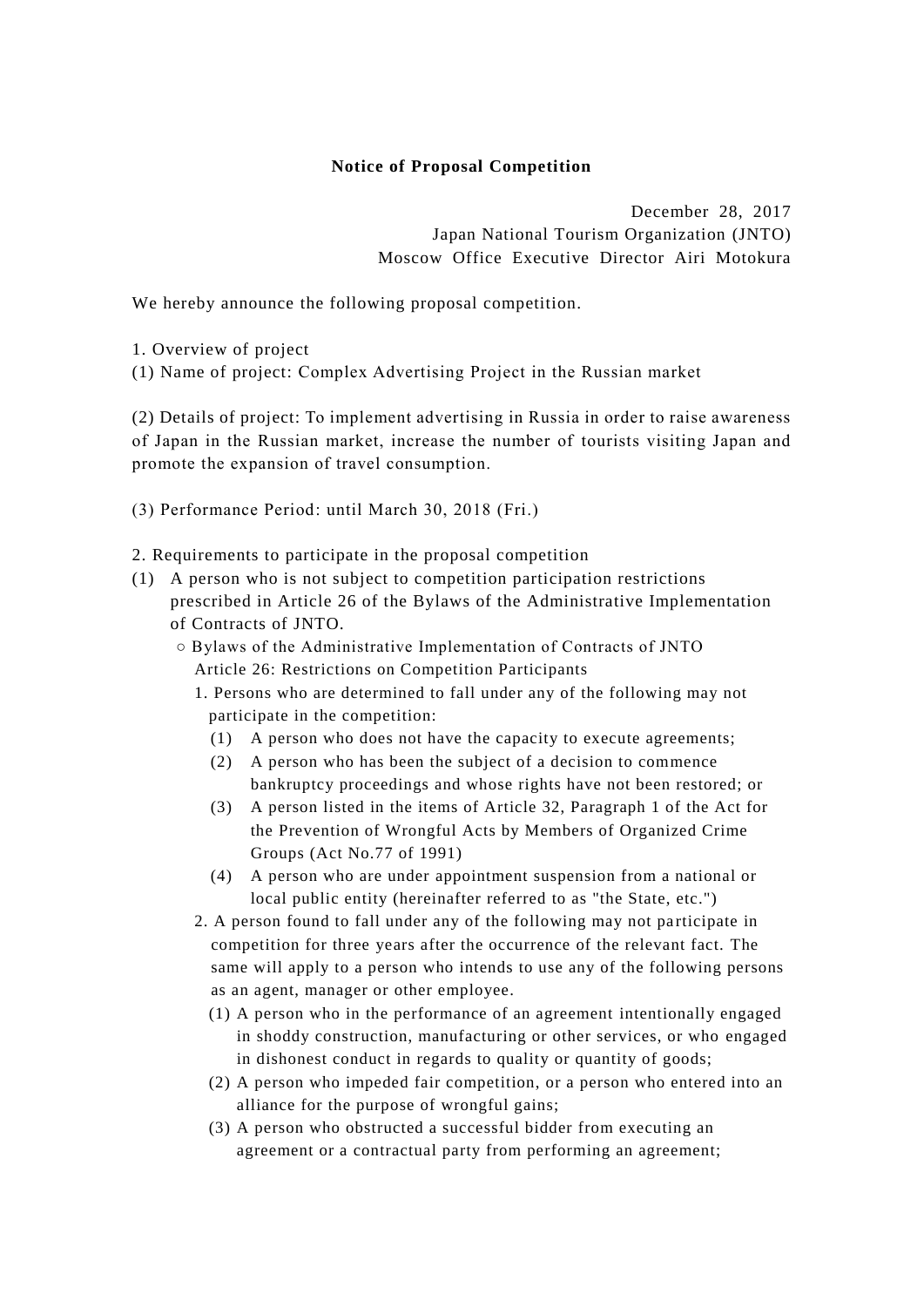- (4) A person who obstructed personnel engaged in the performance of supervision or audit work;
- (5) A person who without a valid reason failed to perform an agreement;
- (6) A person who, in a case where pursuant to an agreement the amount of consideration is to be fixed after the agreement, willfully demanded an exorbitant amount of consideration based on false facts; or
- (7) A person who, in the performance of an agreement, used an agent, manager or other employee who fell under any of the foregoing categories within the past two years.
- 3. A person who uses any person who falls under any of the preceding items as bidding agent may be disqualified from participating in the competition.
- (2) A person who has not been subject to any penalty under law in the past three years.
- (3) A person who is registered as a corporation (in the case of an individual business operator, registered as a resident) and is not delinquent in the payment of corporate taxes or other taxes.

## 3. Procedures

- (1) Department in charge: JNTO Moscow Office Person in charge: Nao HASHINAGA Address: 3rd Floor, 5, Bryanskaya Street, Moscow, Russia TEL:+7-495-995-0120  $FAX: +7-495-995-0145$ Email: nao\_hashinaga@jnto.go.jp (Cc: airi\_motokura@jnto.go.jp)
- (2) Period and method of delivery of the Request for Proposals From: December 28, 2017 (Thurs.) Closing: January 16, 2018 (Tue.), 5pm (Moscow Time). Method: By hand at Moscow Office or by e-mail with PDF files. If delivery of the Request for Proposals is desired, please contact the person in charge of (1) above in advance .
- (3) Deadline, place and method of submission of proposal Submit to (1) above by January 18, 2018 (Thurs.), 12 noon (Moscow Time, no exceptions). Limited to hand delivery or post (in the case of post, the proposal must be received by the submission deadline, and record of delivery must be certifiable).

The following documents are to be submitted to JNTO at time of submission of proposal. (A copy of the Unified Qualification for Participating in Tendering Procedures across all Japan's ministries and government agencies may be substituted for the following documents.)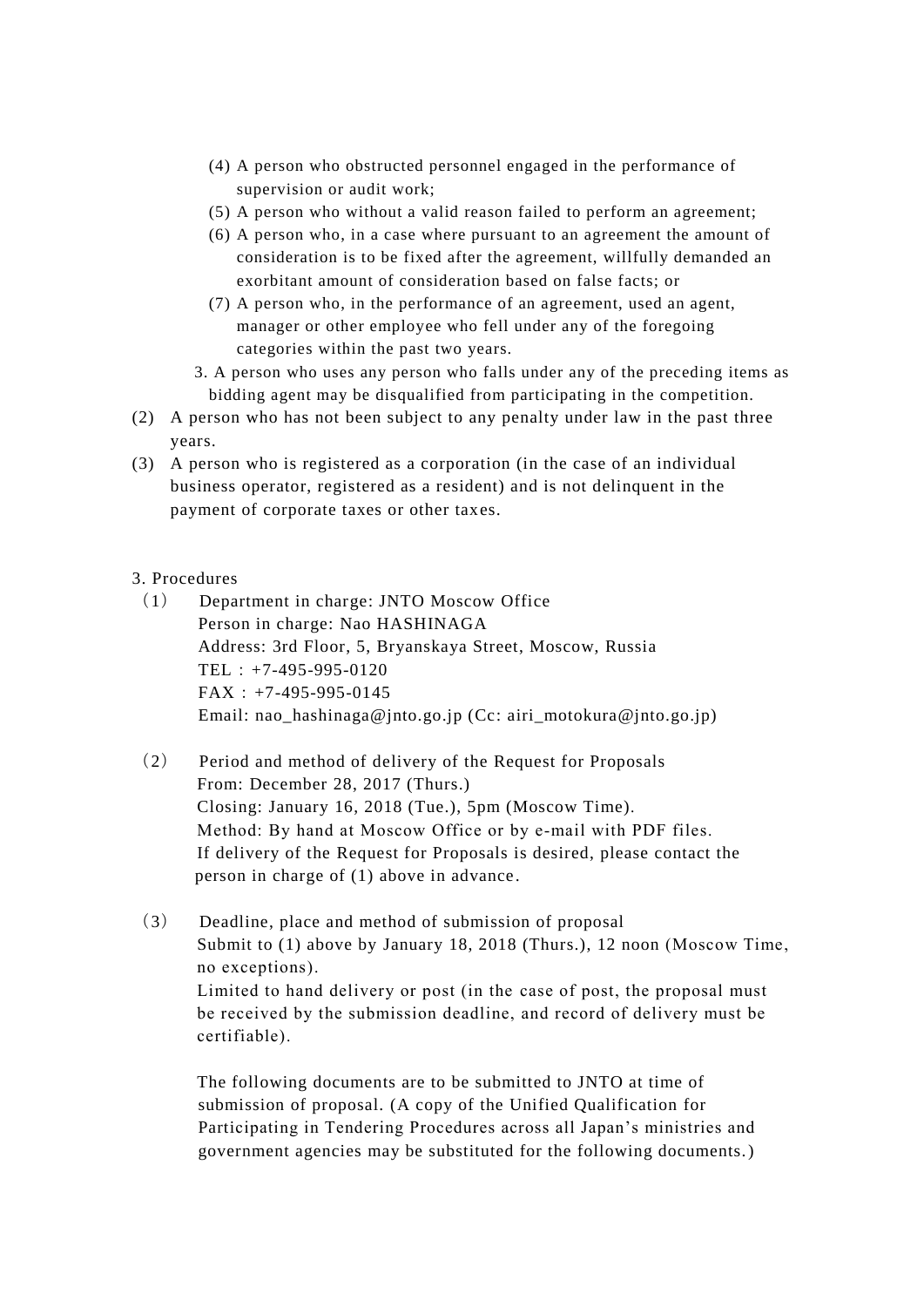- ① Certificate of corporate unified state register (EGRUL)
- ② Tax registration certificate
- ③ Authorized copy of the representative director's passport
- ④ Company Profile (Please specify the following items.)
- (1) Company name
- (2) Company address
- (3) Representative's contact information (E-mail, Web etc.)
- (4) Service provision included in the plan

(5) Contact information of the person in charge (contact address of the project manager)

\* Copies of these documents, made by camera or photocopier, are acceptable under the condition that they are the same size as the original and high-quality.

- (4) Upon receiving a proposal, JNTO will conduct a preliminary review meeting and may request the proponent to provide additional information on the proposal. If required, further meetings will be held.
- 4. Others
	- (1) The language used in the procedures will be in English or Japanese (and Russian if needed), and the currency will be Russian ruble.
	- (2) Enquiries for related information should be directed to the person in 3(1) above.
	- (3) Expenses for preparation and submission of the proposal will be borne by the person submitting the proposal.
	- (4) There will be no secondary use of a submitted proposal without the permission of the person who submitted the relevant proposal.
	- (5) If a proposal contains any matters that are not true, such proposal will be invalidated, and the applicant who entered such matters may be suspended from participating in public bids.
	- (6) If, in regards to the content of a selected proposal, there is a request on the basis of the screening standards for JNTO's information announcements, such disclosure will be made using documents prepared in advance to be disclosed.
	- (7) A person whose proposal has been selected is a person who was specified as the most suitable person as a result of the proposal competition, but until agreement procedures are completed pursuant to JNTO's accounting and other rules, no contractual relationship will arise between such person and JNTO.
	- (8) To verify whether a person who submitted a proposal satisfies the requirements for participating in the proposal competition of section 2 above, a credit check may be performed. There may be cases where, even after selection, in light of the results of such credit check, an agreement